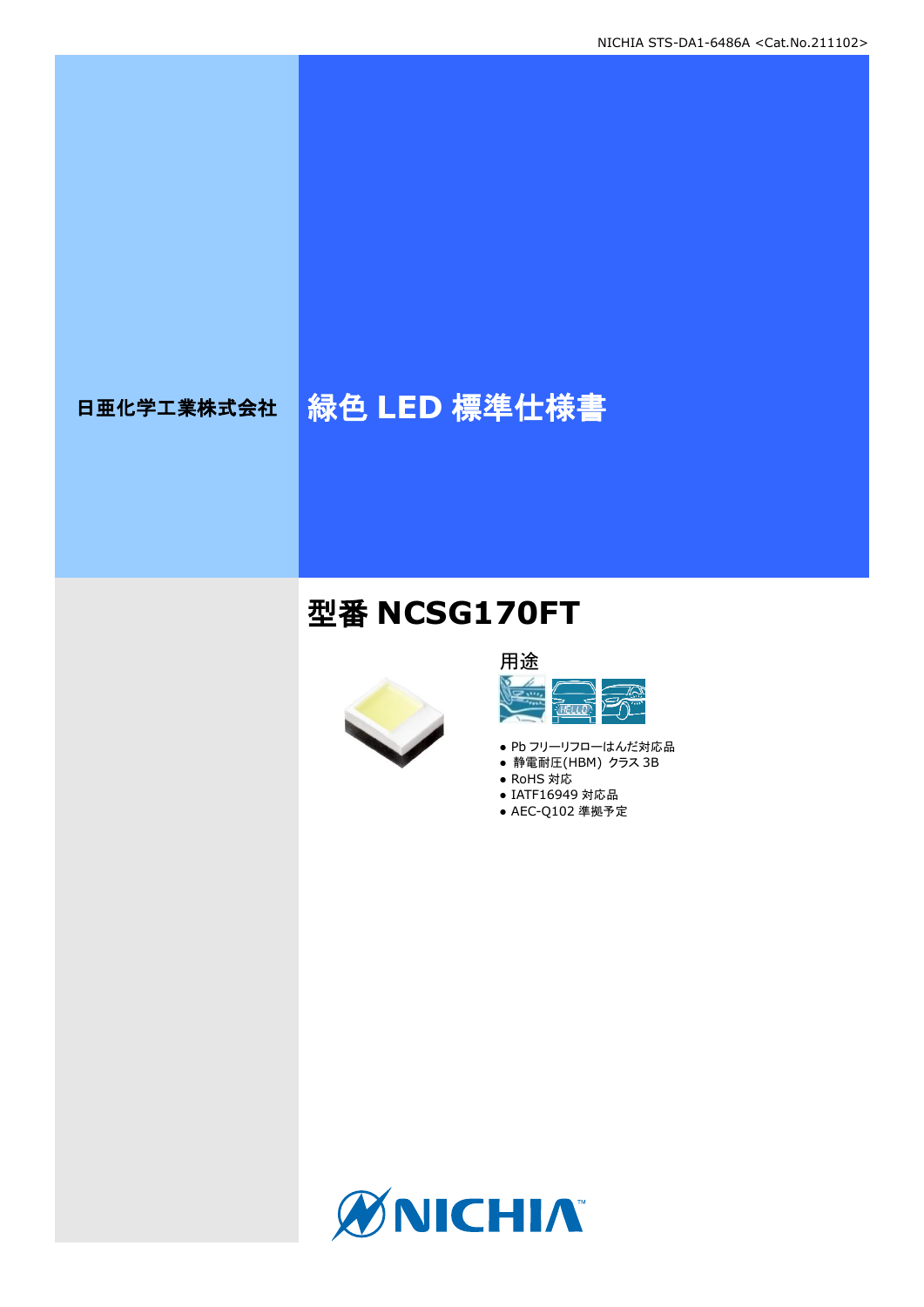### 規格

### (1) 絶対最大定格

| 項目        | 記号               | 最大定格           | 単位 |
|-----------|------------------|----------------|----|
| 順電流       | IF               | 1500           | mA |
| パルス順電流    | $I_{FP}$         | 3000           | mA |
| 静電耐圧(HBM) | <b>VESD</b>      | 8              | kV |
| 逆方向許容電流   | $I_{R}$          | 85             | mA |
| 許容損失      | $P_D$            | 6.93           | W  |
| 動作温度      | $T_{\text{opt}}$ | $-40 \sim 125$ | °C |
| 保存温度      | $T_{sta}$        | $-40 \sim 125$ | °C |
| ジャンクション温度 | Т١               | 150            | °C |

\* TJ=25°C での値です。

\* 静電耐圧(HBM)は ANSI/ESDA/JEDEC JS-001 のクラス 3B です。

 $*$  動作温度ははんだ接合部温度(Ts)での値です。

#### (2) 特性

| 項目           |   | 記号                   | 条件             | 標準    | 最大  | 単位   |
|--------------|---|----------------------|----------------|-------|-----|------|
| 順電圧          |   | VF                   | $I_F = 1000mA$ | 3.9   |     |      |
| 光束           |   | $\Phi_{\rm v}$       | $I_F = 1000mA$ | 315   |     | Im   |
| 色度座標         | X |                      | $I_F = 1000mA$ | 0.170 |     |      |
| (主波長: 527nm) |   | -                    | $I_F = 1000mA$ | 0.723 | -   |      |
|              |   | $R_{\theta}$ JS real | -              | 6.5   | 8.0 |      |
| 熱抵抗          |   | Rejs el              |                | 5.4   | 6.7 | °C/W |

\* Tj=25°C での値です。順電圧、光束、色度座標は、パルス幅 0.05msec、デューティー比 1%の連続矩形波により測定しています。

\* 光束は、CIE 127:2007 に準拠した国家標準校正値と整合をとっています。

\* 色度座標は、CIE 1931 色度図に基づくものとします。

\* 主波長は参考値です。

\* 熱抵抗 RθJS\_realは電力変換効率(ηe=16%)を考慮した値です。JESD51 をご参照ください。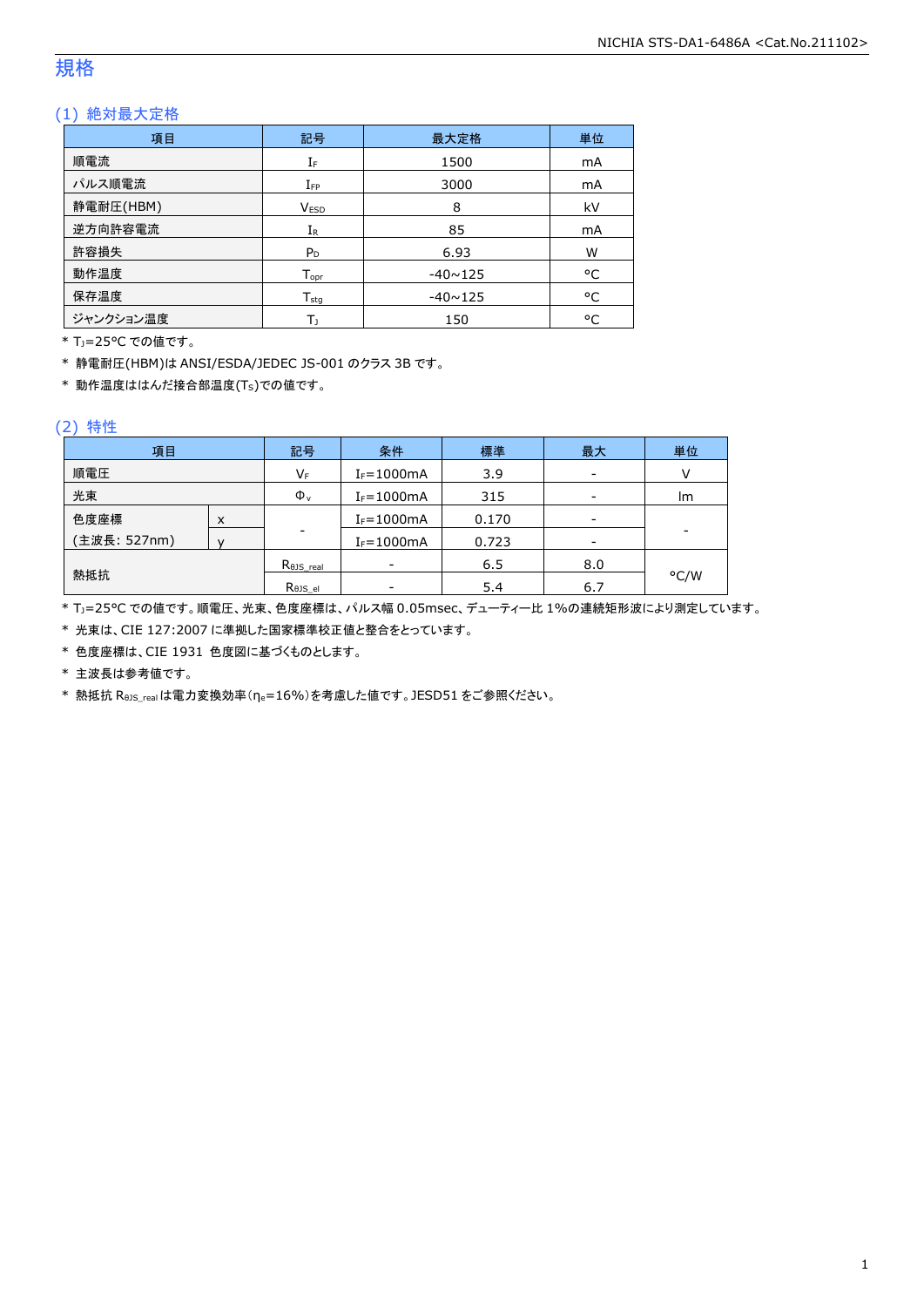## ランク分け

| 項目  | ランク              | 最小   | 最大   | 単位 |  |
|-----|------------------|------|------|----|--|
| 順電圧 | -                | 3.55 | 4.25 |    |  |
|     | R350             | 350  | 375  |    |  |
| 光束  | R325             | 325  | 350  |    |  |
|     | R300             | 300  | 325  | Im |  |
|     | R <sub>275</sub> | 275  | 300  |    |  |

#### 色度範囲

|           | ランク G1h(主波長: 520~527nm) |       |       |       |           | ランク G2h(主波長: 527~535nm) |       |       |       |
|-----------|-------------------------|-------|-------|-------|-----------|-------------------------|-------|-------|-------|
| $\lambda$ | 0.121                   | 0.155 | 0.197 |       | $\lambda$ | 0.155                   | 0.199 |       | 0.197 |
|           | 0.744                   | 0.760 | 0.659 | 0.644 |           | 0.760                   | 0.760 | 0.661 | 0.659 |

\* TJ=25°C での値です。パルス幅 0.05msec、デューティー比 1%の連続矩形波により測定しています。

\* 順電圧は±0.05V の公差があります。

\* 光束は±10%の公差があります。

\* 色度は±0.01 の公差があります。

\* 主波長は参考値です。

\* 1 注文単位に対して上記のランクを納入します。又、その納入比率は問わないものとします。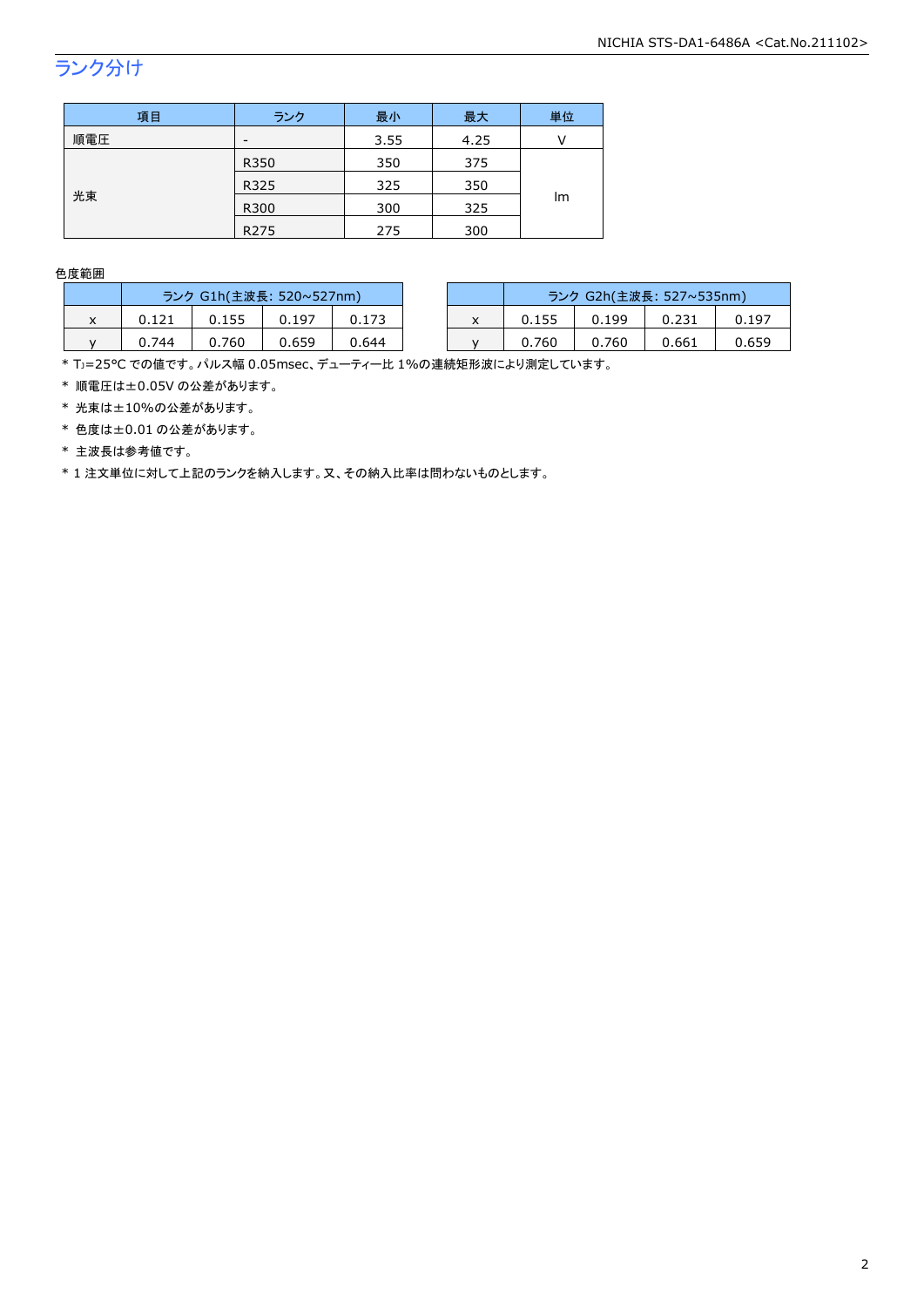色度図

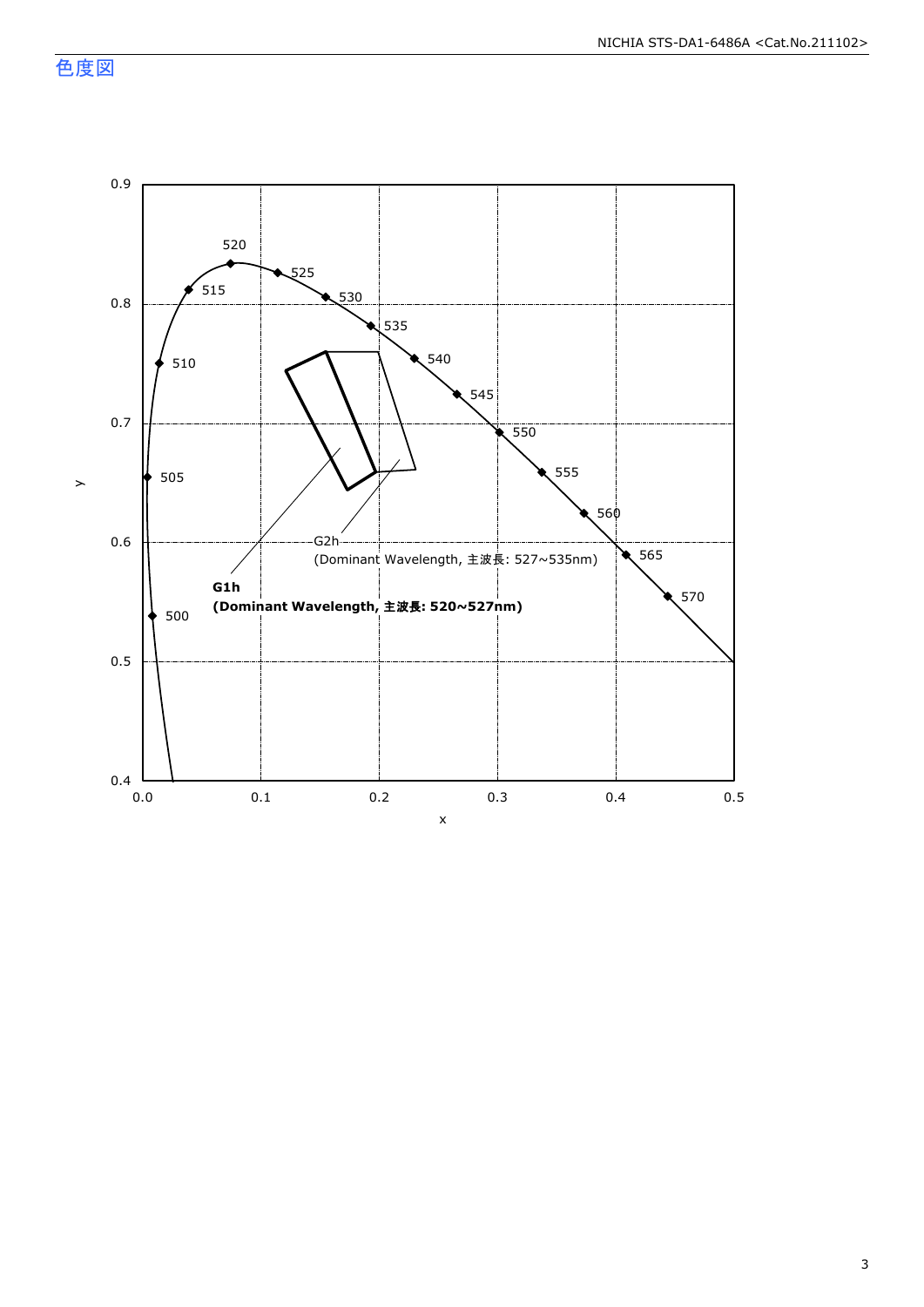### 外形寸法

Part No. NCSG170F

No. STS-DA7-18272A<br>(単位 Unit: mm, 公差 Tolerance: ±0.05)



| 項目 Item                                    | 内容 Description            |
|--------------------------------------------|---------------------------|
| パッケージ材質                                    | セラミックス                    |
| Package Materials                          | Ceramics                  |
| 蛍光体板材質                                     | 硬質ガラス+シリコーン樹脂             |
| Phosphor sheet                             | Hard Glass                |
| Materials                                  | and Silicone Resin        |
| 封止樹脂材質<br>Encapsulating Resin<br>Materials | シリコーン樹脂<br>Silicone Resin |
| 電極材質                                       | 金メッキ                      |
| Electrodes Materials                       | Au-plated                 |
| 質量<br>Weight                               | 0.0056q(TYP)              |

\* バリは寸法に含まないものとします。

Dimensions do not include mold flash. The height of LED package is from the bottom of back electrode to the surface of emitting area. \* 製品高さは、裏面電極から発光エリアまでの寸法です。

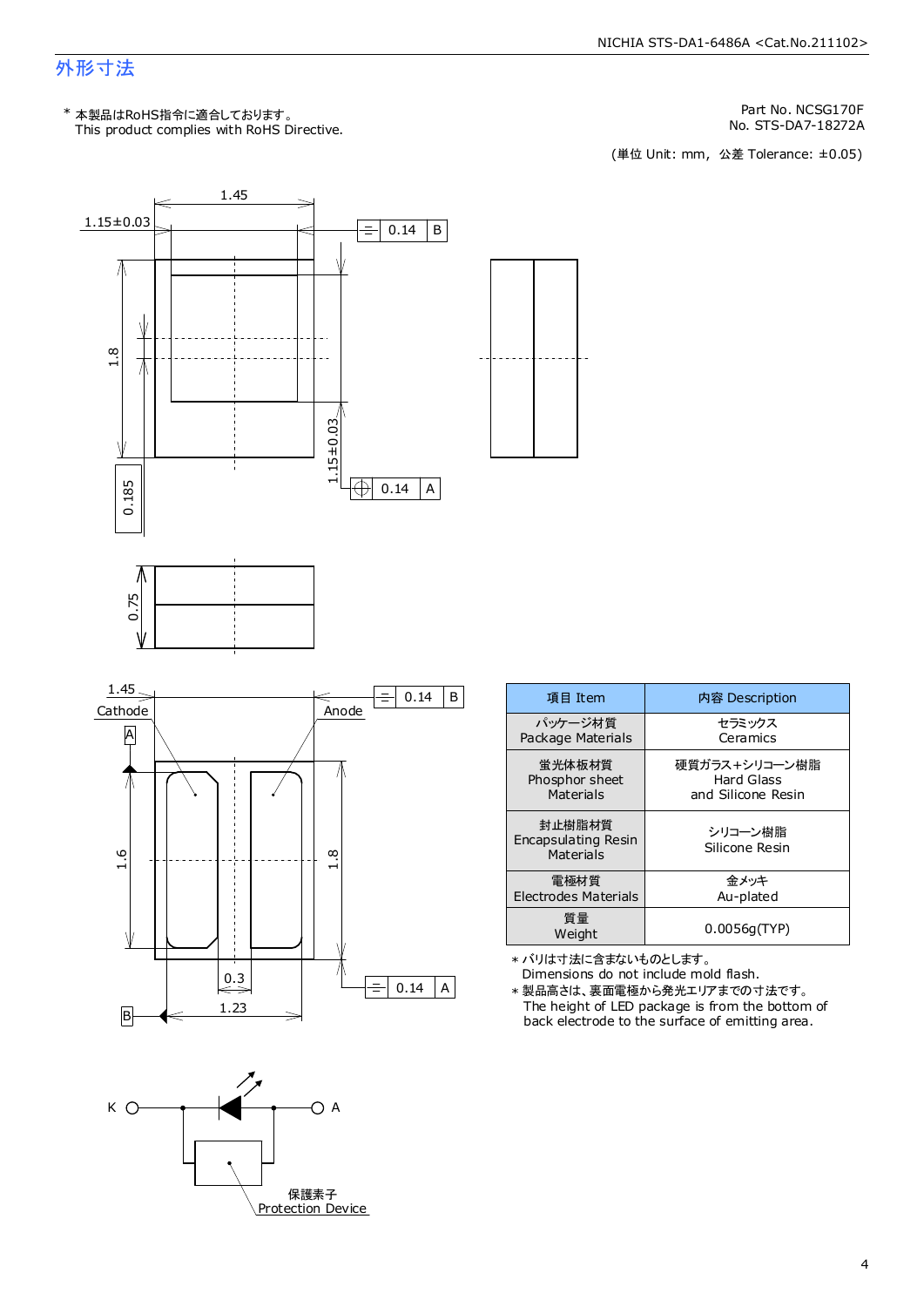#### NICHIA STS-DA1-6486A <Cat.No.211102>

### はんだ付け

● リフロー条件(Pb フリーはんだ使用時)







(単位 Unit: mm)

- \* 本製品は、リフロー対応品です。ディップはんだ、手はんだについては保証できません。
- \* リフローはんだは 2 回までとして下さい。
- \* ご使用のはんだ推奨条件を基にリフロープロファイルを設定して下さい。
- \* ピーク温度からの冷却温度勾配が緩やかになるように配慮して、急冷却を避けて下さい。
- \* 大気リフローの場合、リフロー時の熱や雰囲気の影響により、光学的劣化を起こすことがあります。リフローに際しては、窒素リフローを推奨します。
- \* 本製品は、発光面にガラスを用いているため、過度な力が加わると傷、欠け、割れ、製品の変形、断線や信頼性に影響を及ぼす恐れがあります。 推奨実装条件:

専用ノズルを推奨します。(下図ノズル図面参照)

ノズル接触部:

蛍光体板の中心。(以下の右から 2 番目の図参照)



 上図のように蛍光体板端を吸着すると欠け、割れ発生の原因となります。 実装圧力 3.5N/m㎡以下 ※但し、最大荷重 5N 以下 吸引圧力 8N/c ㎡以下(0.8kgf/c ㎡以下)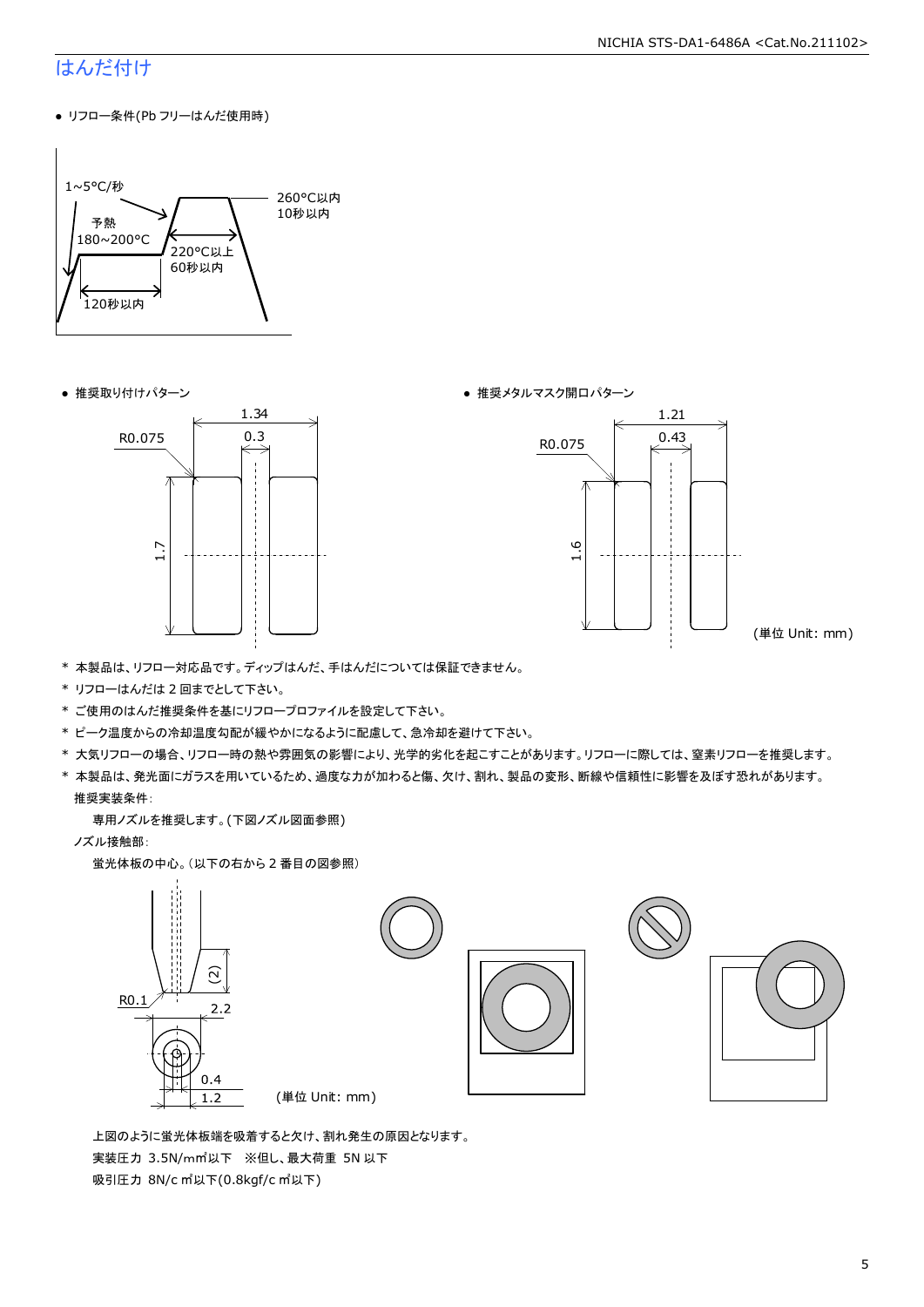- \* 基本的にはんだの取り付け後の修正は行わないで下さい。やむをえず修正する場合は、ホットプレートを使用して下さい。また、事前に修正による特性の 劣化のなきことを確認の上行って下さい。
- \* はんだ付け時、加熱された状態で LED にストレスを加えないで下さい。
- \* 実装機を使用する場合は、本製品にあった吸着ノズルを選定下さい。
- \* あくまで推奨ランドは LED を問題無く取り付けられるランドサイズとなっています。高密度実装などで実装精度が必要となる場合は、それに適したランド形 状を検討下さい。
- \* フラックスを使用する場合はノンハロゲンタイプを推奨します。また LED に直接フラックスがかかるような工程設計は行わないで下さい。
- \* 取り付けパターンに対して、はんだ種類及びはんだ塗布量が問題ないことを事前に確認して下さい。
- \* 電極パターンが全てパッケージの裏面にあるため、はんだ部が外観では確認できません。貴社にてはんだ条件を充分に確認の上でご使用下さい。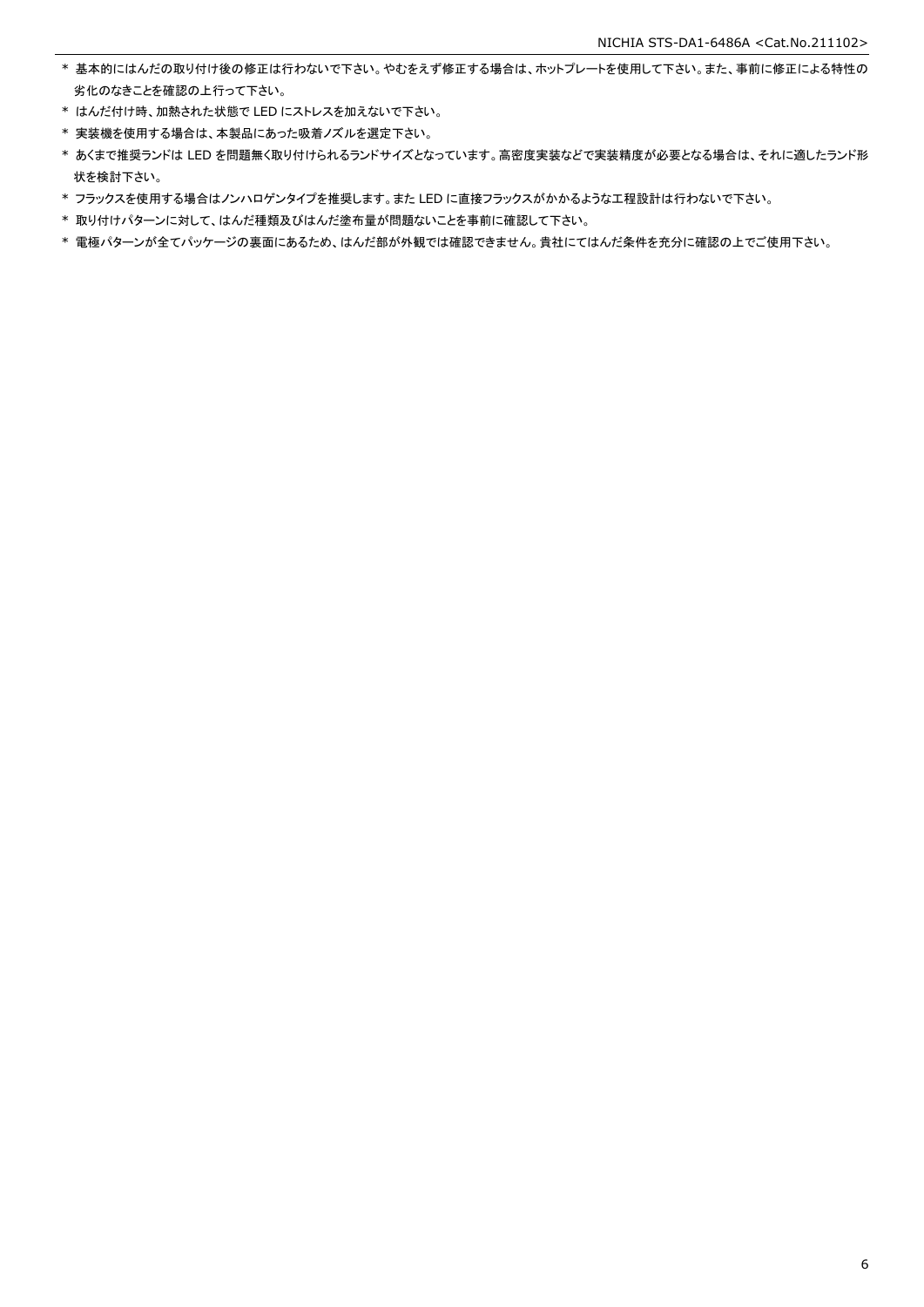### テーピング仕様

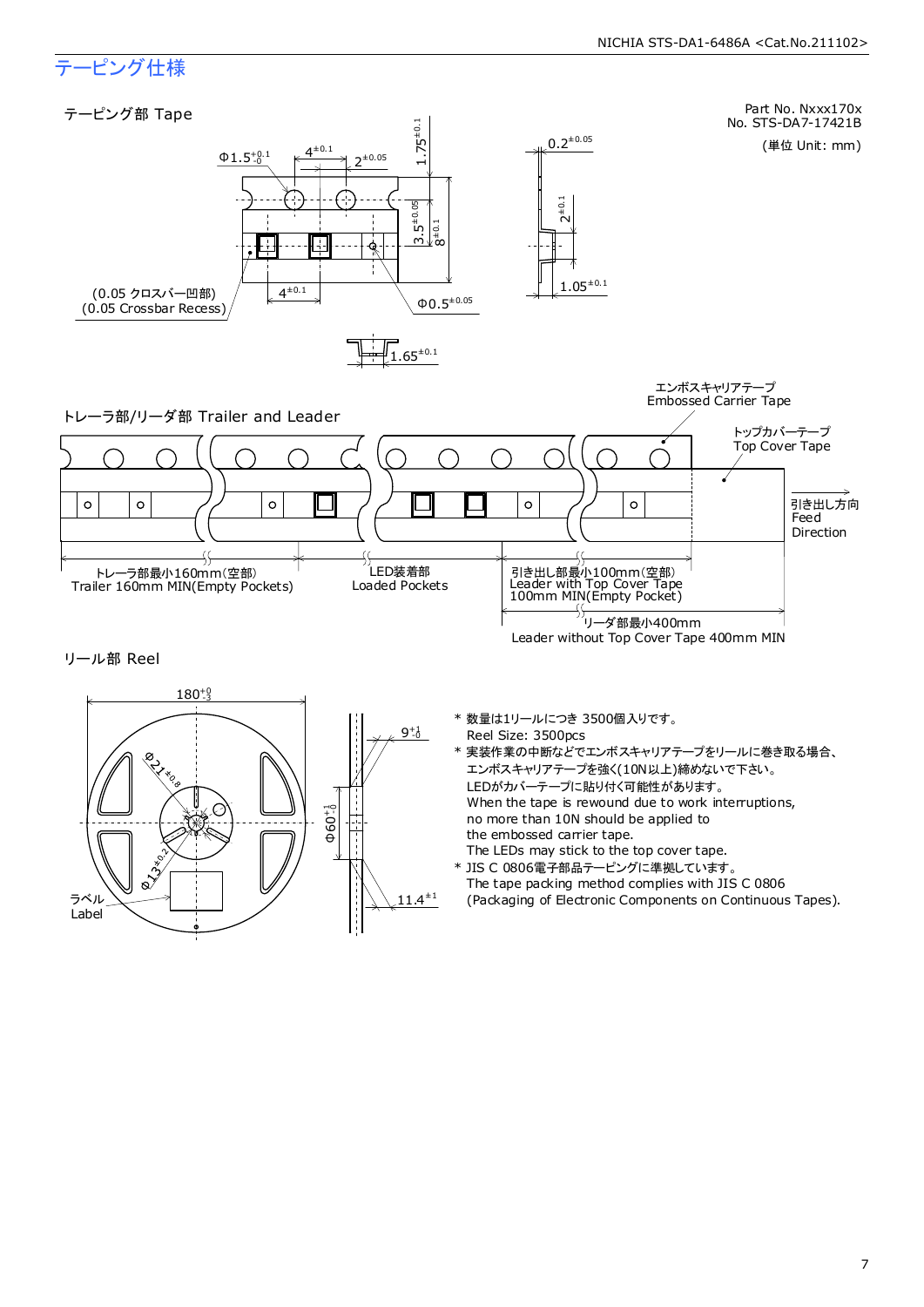### 梱包仕様

Reels are shipped with desiccants in heat-sealed moisture-proof bags. シリカゲルとともにリールをアルミ防湿袋に入れ、熱シールにより封をします。

No. STS-DA7-0006F Part No. Nxxxxxxx



Label ラベル  $\mathscr{D}$ NICHIA XXXX LED PART NO.: **Nxxxxxxx** \*\*\*\*\*\*\* LOT: YMxxxx-RRR QTY.: PCS<br>RoHS INAKA, ANAN, TOKUSHIMA, JA

Moisture-proof bags are packed in cardboard boxes with corrugated partitions. アルミ防湿袋を並べて入れ、ダンボールで仕切ります。





- 客先型名が設定されていない場合は空白です。 客先型名を\*\*\*\*\*\*\*で示します。 If not provided, it will not be indicated on the label. \*\*\*\*\*\*\* is the customer part number.
- For details, see "LOT NUMBERING CODE" in this document. ロット表記方法についてはロット番号の項を<br>参照して下さい。 \*
- The label does not have the RANK field for un-ranked products. ランク分けがない場合はランク表記はありません。 \*
- Products shipped on tape and reel are packed in a moisture-proof bag. They are shipped in cardboard boxes to protect them from external forces during transportation. 本製品はテーピングしたのち、輸送の衝撃から保護するためダンボールで梱包します。 \*
- Do not drop or expose the box to external forces as it may damage the products. 取り扱いに際して、落下させたり、強い衝撃を与えたりしますと、製品を損傷させる原因になりますので注意して下さい。 \*
- Do not expose to water. The box is not water-resistant. ダンボールには防水加工がされておりませんので、梱包箱が水に濡れないよう注意して下さい。 \*
- \* Using the original package material or equivalent in transit is recommended. 輸送、運搬に際して弊社よりの梱包状態あるいは同等の梱包を行って下さい。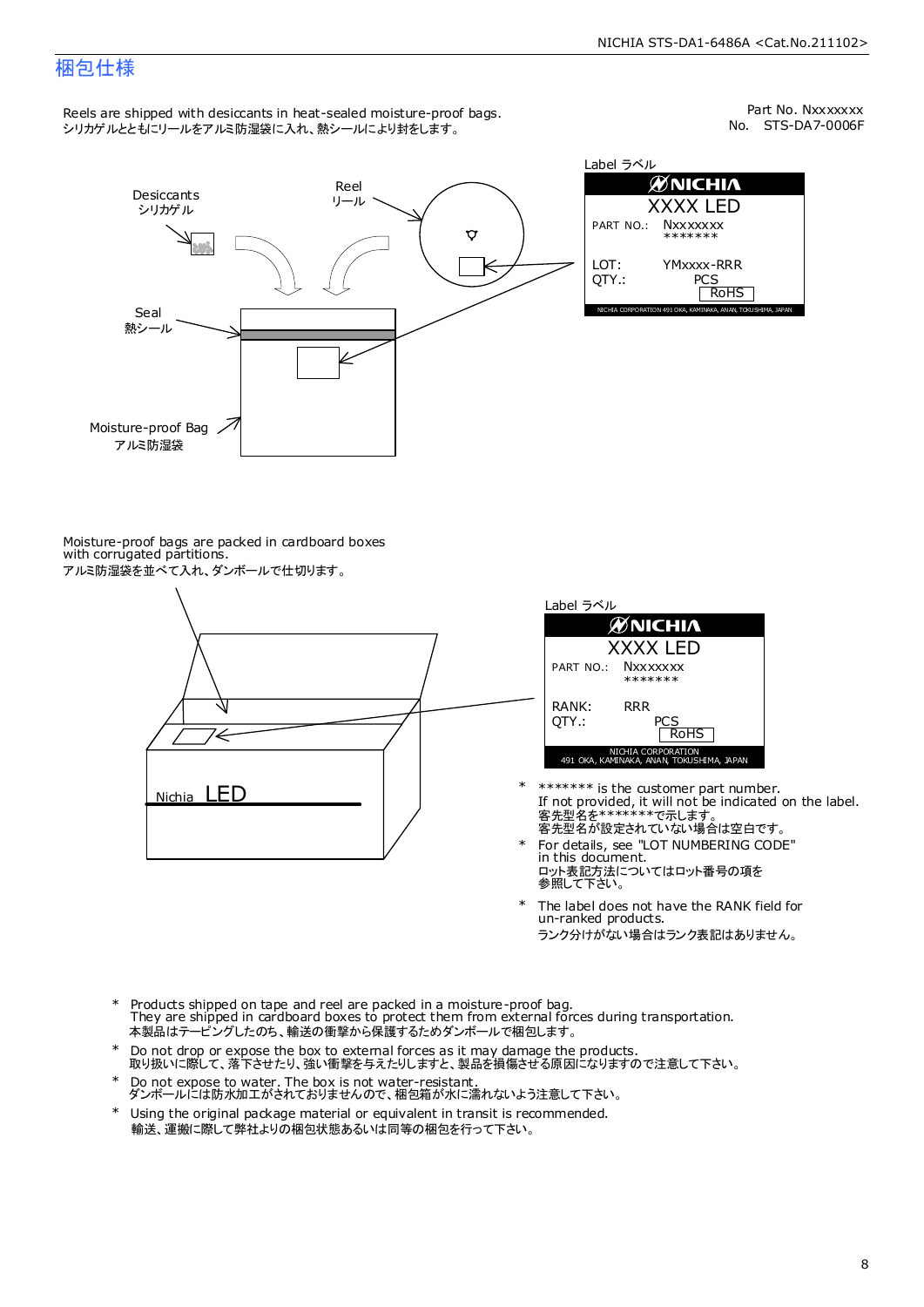### ロット番号

ロット番号は以下のように英数字で表記します。

- YMxxxx RRR
- Y 製造年

| 年    |   |
|------|---|
| 2020 | Κ |
| 2021 |   |
| 2022 | м |
| 2023 | Ν |
| 2024 | 0 |
| 2025 | P |

#### M - 製造月

| F          | M | F  | M |
|------------|---|----|---|
|            |   |    |   |
|            |   | 8  | 8 |
|            |   | q  |   |
|            |   | 10 | А |
|            | 5 | 11 | R |
| $\epsilon$ | 6 | 12 |   |

 xxxx-当社管理番号 RRR-色度ランク、光束ランク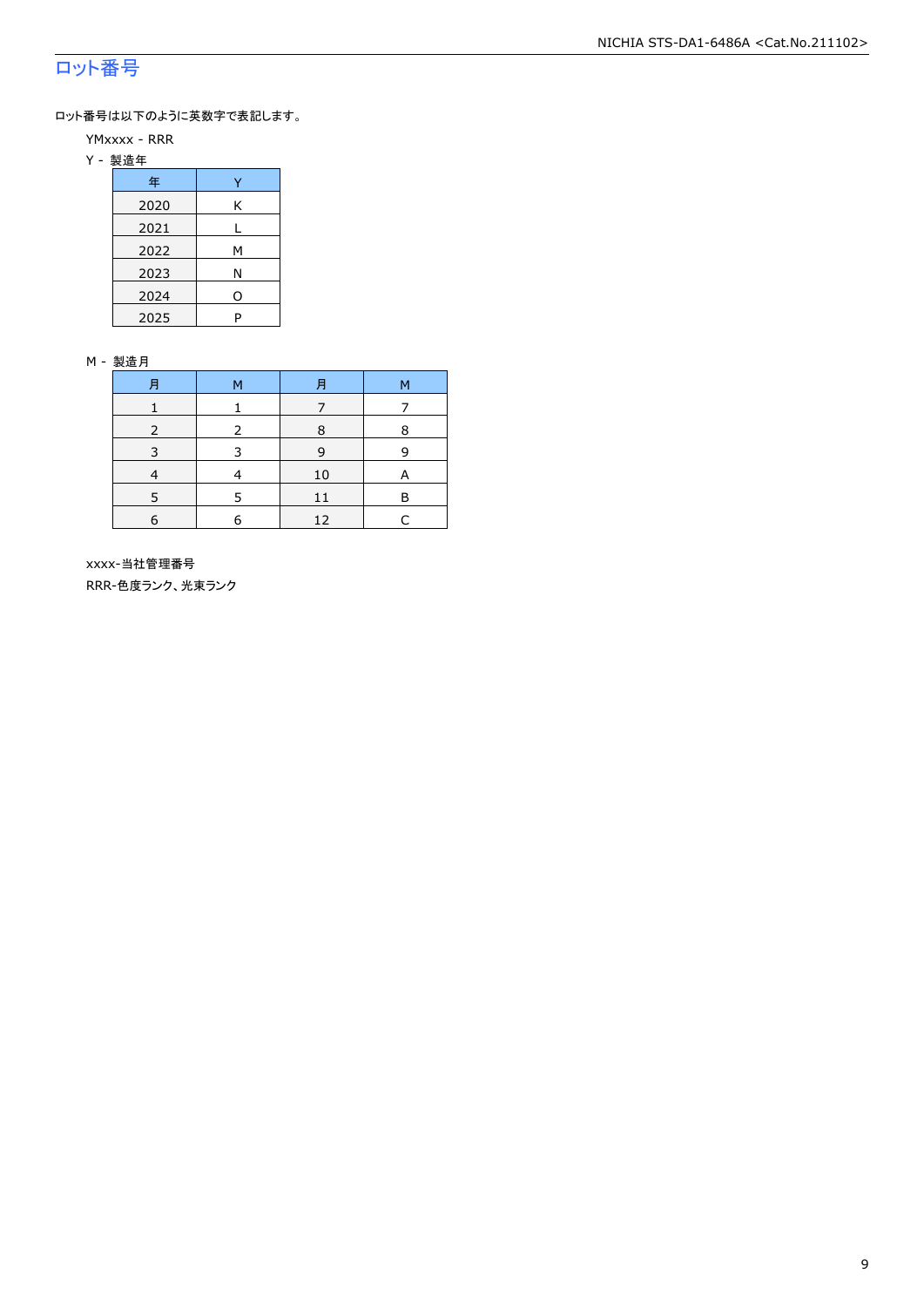### ディレーティング特性

Part No. NCSG170F No. STS-DA7-18366



**Solder Temperature(Cathode Side) vs** 

**Pulse Width vs Allowable Forward Current** パルス幅**-**許容順電流特性



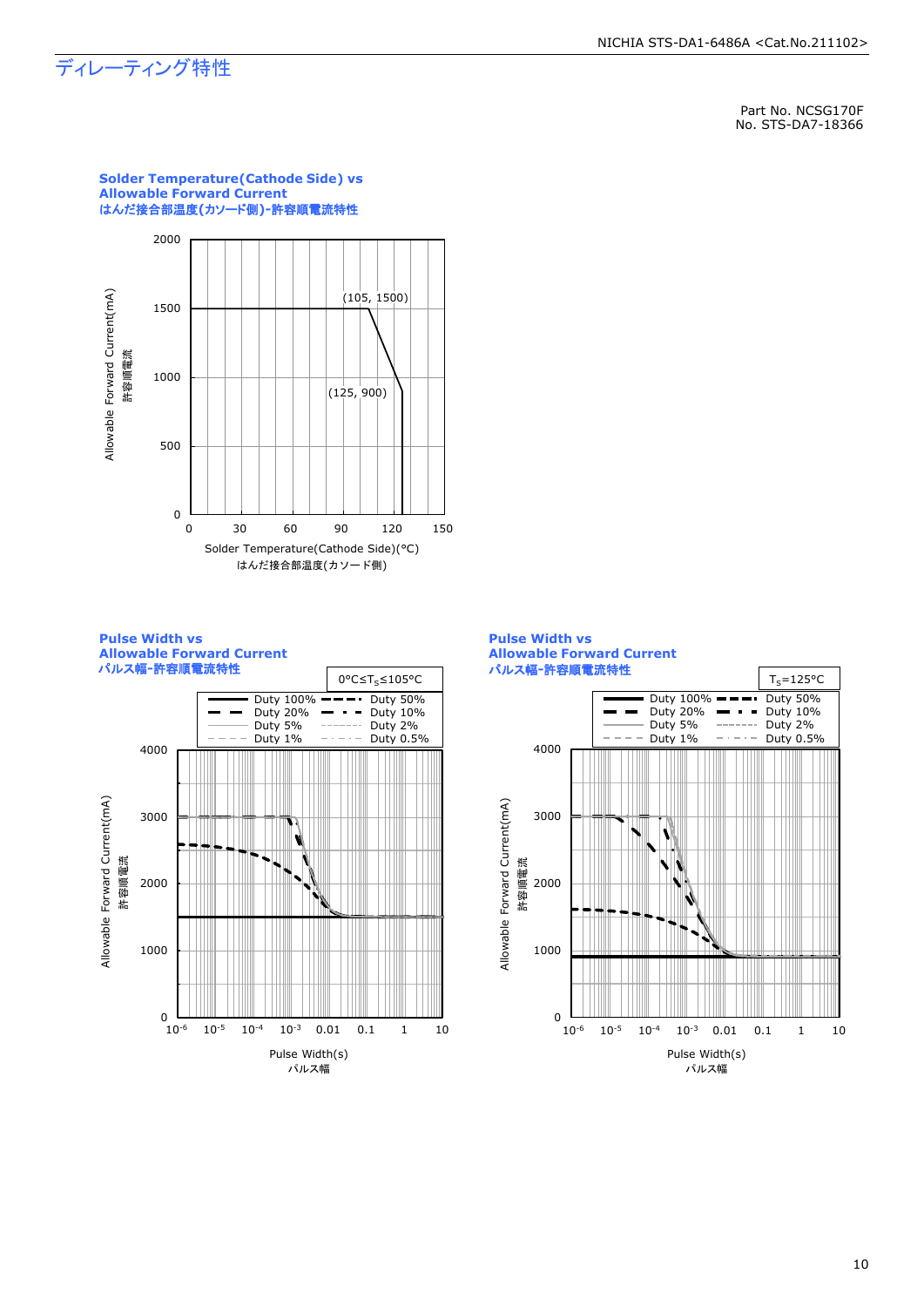### 光学特性

\* All characteristics shown are for reference only and are not guaranteed. 本特性は参考です。

Part No. NCSG170F No. STS-DA7-18273A

\* Characteristics measured in a continuous square wave pulse mode with a pulse width of 0.05msec and a duty cycle of 1%. パルス幅0.05msec、デューティー比1%の連続矩形波により測定しています。



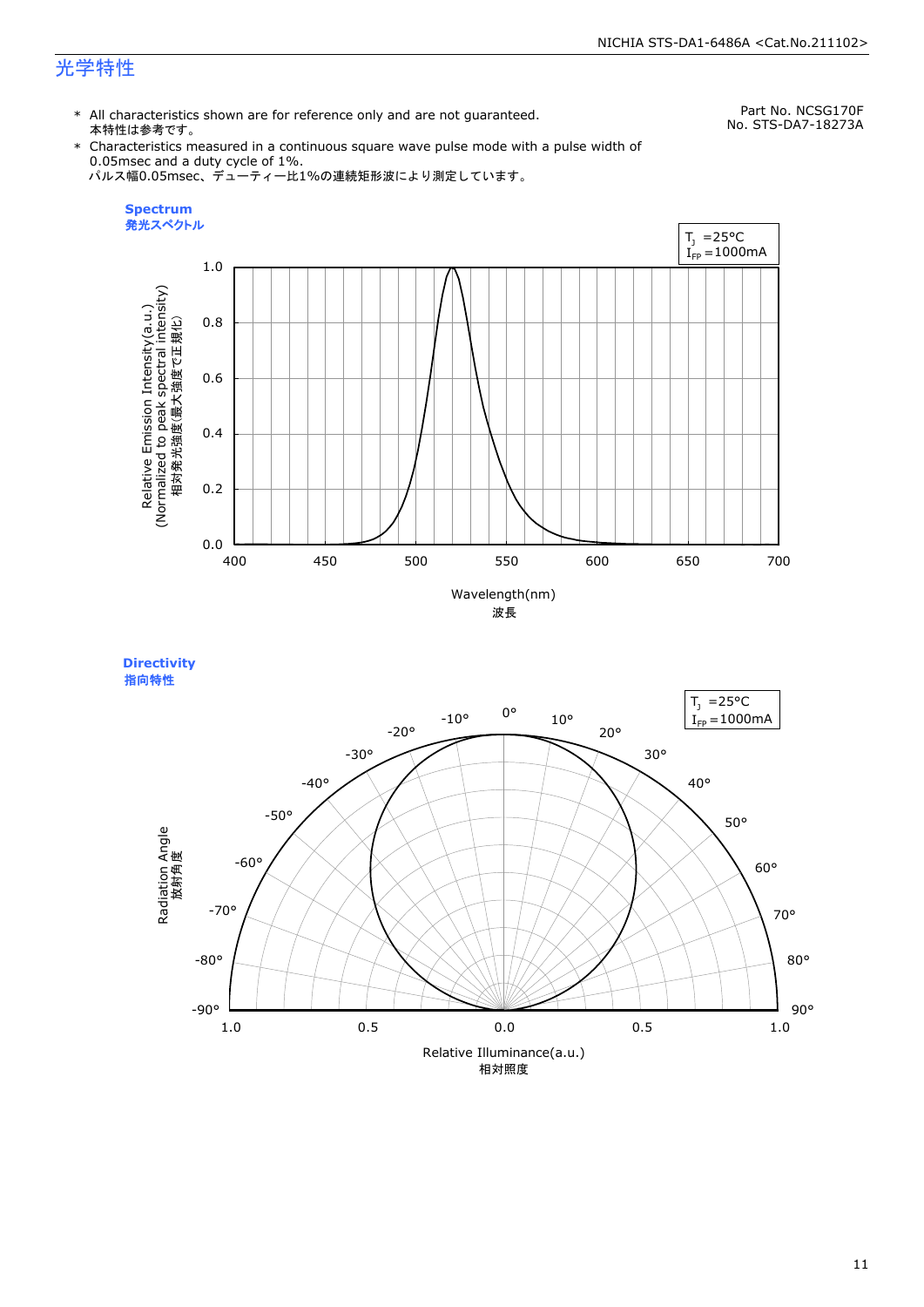### 電流温度特性

\* All characteristics shown are for reference only and are not guaranteed. 本特性は参考です。

Part No. NCSG170F No. STS-DA7-18274A

\* Characteristics measured in a continuous square wave pulse mode with a pulse width of 0.05msec and a duty cycle of 1%.





![](_page_12_Figure_7.jpeg)

**Forward Current vs Relative Luminous Flux**

![](_page_12_Figure_9.jpeg)

Relative Luminous Flux(a.u.)

Relative Luminous Flux(a.u.)

![](_page_12_Figure_10.jpeg)

![](_page_12_Figure_11.jpeg)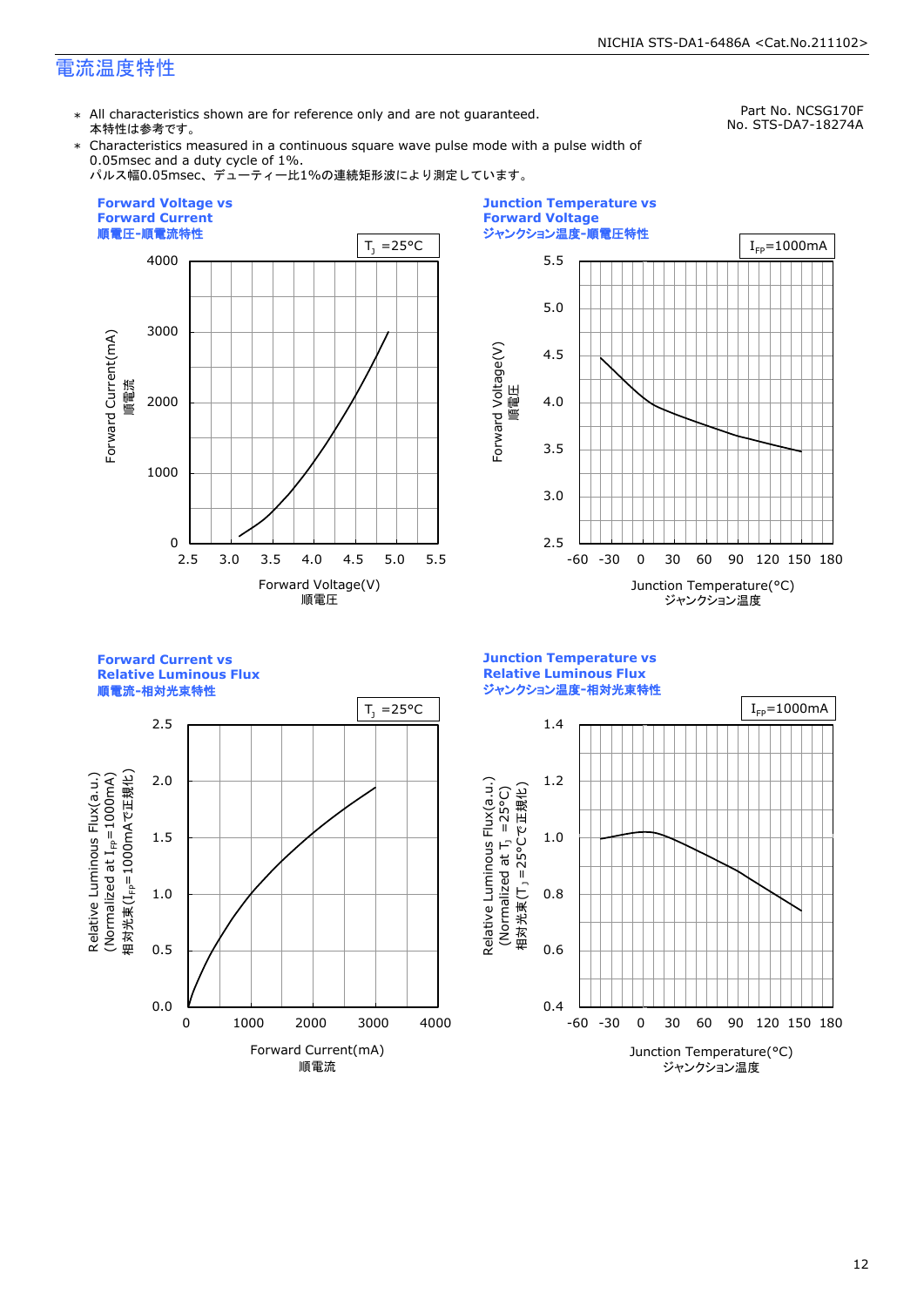### 電流温度特性

\* All characteristics shown are for reference only and are not guaranteed. 本特性は参考です。

Part No. NCSG170F No. STS-DA7-18275A

Characteristics measured in a continuous square wave pulse mode with a pulse width of 0.05msec and a duty cycle of 1%.

![](_page_13_Figure_5.jpeg)

![](_page_13_Figure_6.jpeg)

**Forward Current vs Dominant Wavelength** 順電流-主波長特性 512 517 522 527 532 537 542 100 1000 10000 Forward Current(mA) 順電流 Dominant Wavelength(nm)<br>主波長 Dominant Wavelength(nm)  $T_1 = 25^{\circ}C$ 

**Junction Temperature vs Dominant Wavelength** ジャンクション温度-主波長特性  $I_{FP}$ = 1000mA 542 537 Dominant Wavelength(nm) Dominant Wavelength(nm) 532 主波長 527 522 517 512 -60 -30 0 30 60 90 120 150 180

Junction Temperature(°C) ジャンクション温度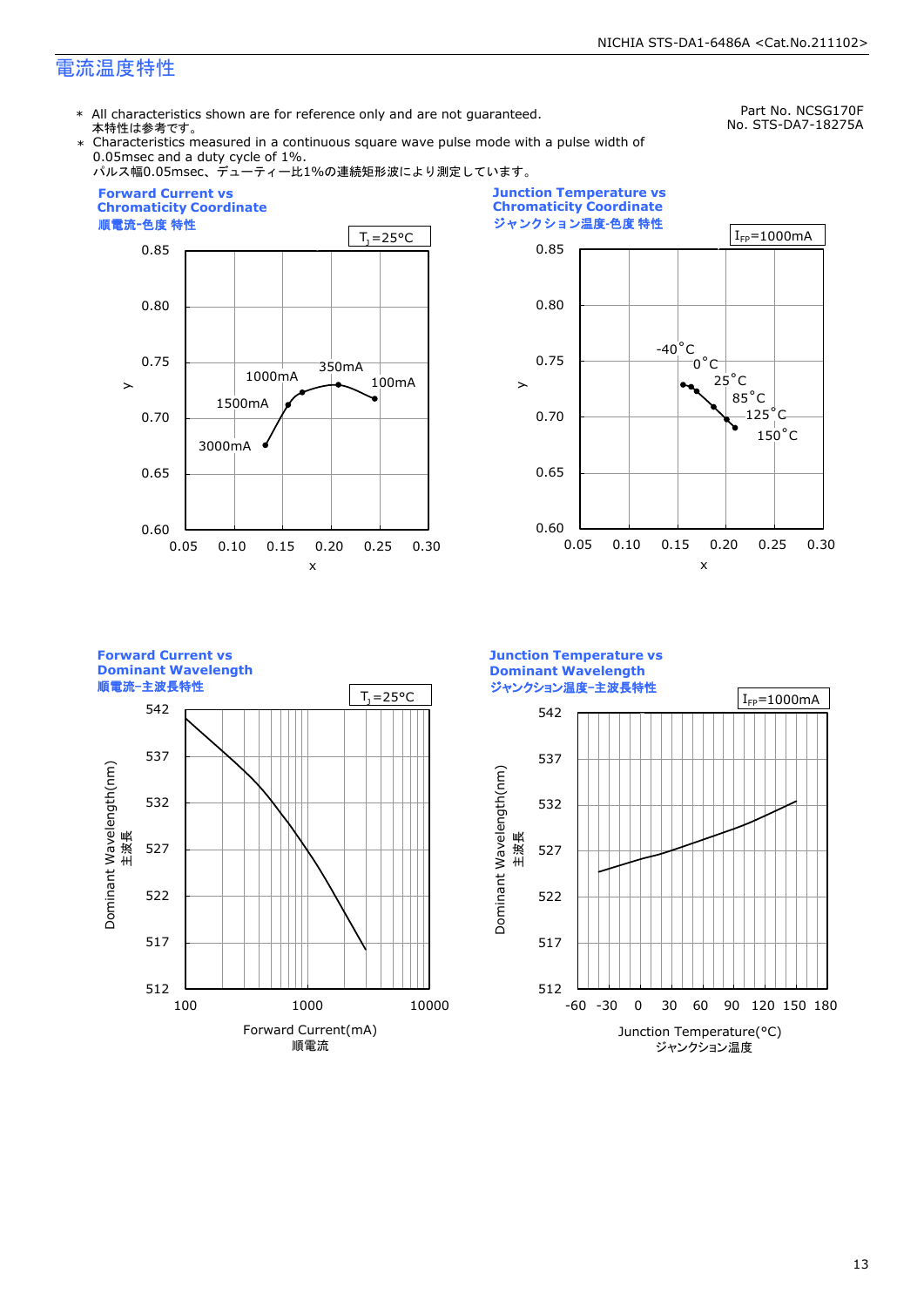### 信頼性

### (1) 試験項目と試験結果

| 試験項目                | 参照規格                             | 試験条件                                                                  | 試験時間      | 故障判定<br>基準 No. | 故障数/試験数 |
|---------------------|----------------------------------|-----------------------------------------------------------------------|-----------|----------------|---------|
| はんだ耐熱性<br>(リフローはんだ) | <b>JEITA ED-4701</b><br>300 301  | T <sub>sld</sub> =260°C, 10 秒, 2 回<br>(前処理 85℃, 60%, 168 時間)          |           | #1             | 0/10    |
| はんだ付け性              | <b>JEITA ED-4701</b><br>303 303A | $T_{\text{std}}$ =245±5°C, 5秒<br>鉛フリーはんだ(Sn-3.0Ag-0.5Cu)              |           | #2             | 0/10    |
| 熱衝撃(気相)             |                                  | -40°C(15 分)~125°C(15 分)                                               | 1000 サイクル | #1             | 0/22    |
| 高温連続動作              |                                  | $T_A = 85^{\circ}$ C, I <sub>F</sub> =1500mA                          | 1000 時間   | #1             | 0/10    |
| 高温高湿点滅動作            |                                  | $T_A = 85^{\circ}$ C, RH = 85%<br>I <sub>F</sub> =1500mA(30 分 ON/OFF) | 1000 時間   | #1             | 0/10    |
| 静雷破壊                | ANSI/ESDA/<br>JEDEC JS-001       | HBM, 8kV, 1.5kΩ, 100pF, 順逆 1 回                                        |           | #1             | 0/10    |

注記:

1) 熱抵抗 RθJA≈10℃/W

2) 測定は LED が常温に戻ってから行います。

### (2) 故障判定基準

| 基準 No. | 項目                  | 条件              | 判定基準            |
|--------|---------------------|-----------------|-----------------|
|        |                     |                 | <初期値×0.9        |
| #1     | 順電圧(VF)             | $I_F = 1000mA$  | >初期値×1.1        |
|        |                     |                 | <初期値×0.8        |
|        | 光束(Φ <sub>ν</sub> ) | $I_F = 1000$ mA | >初期値×1.2        |
| #2     | はんだぬれ性              | -               | はんだぬれ面積率が 95%未満 |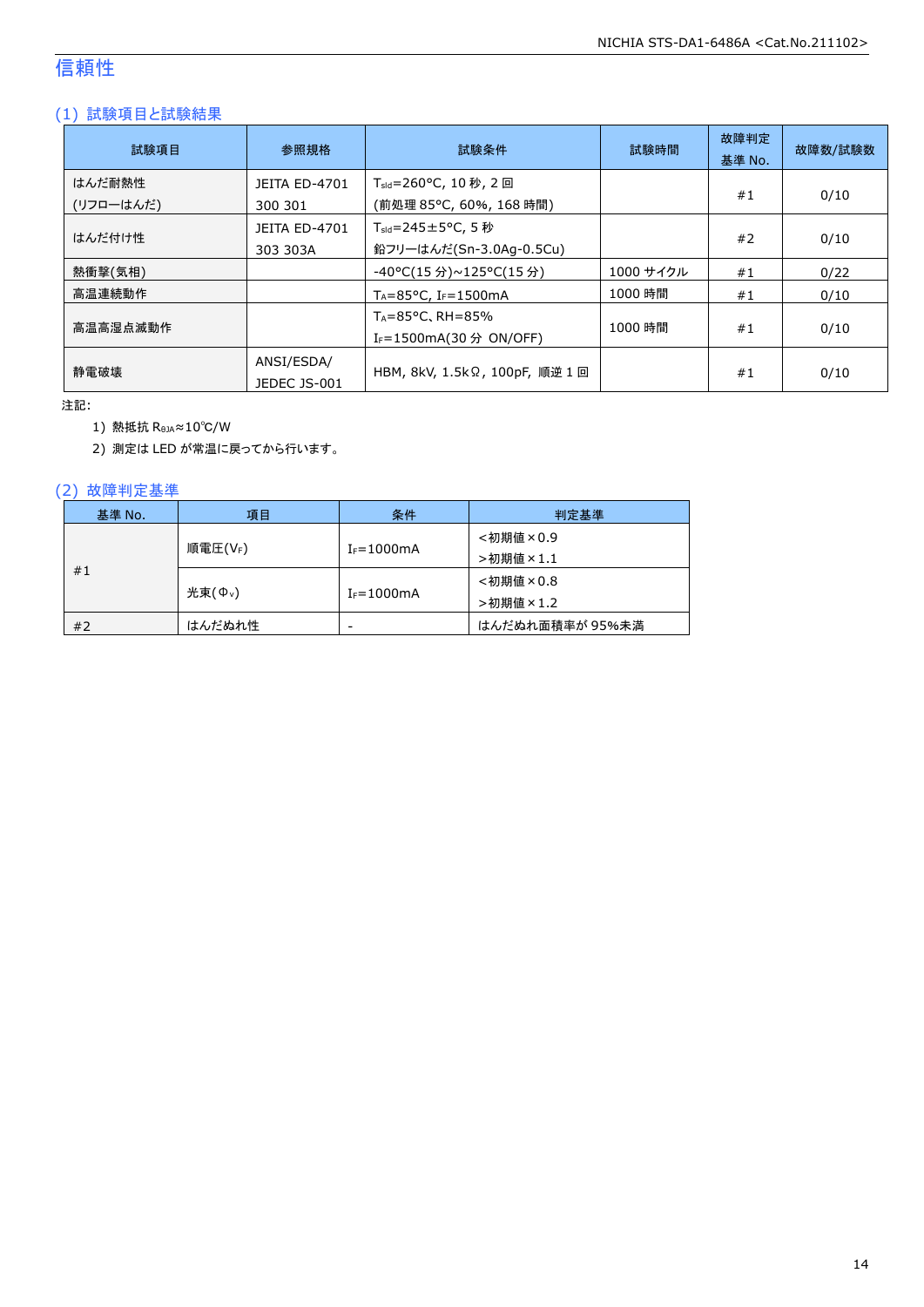### 注意事項

#### (1) 保管

| 条件 |           | 温度                   | 湿度       | 期間        |
|----|-----------|----------------------|----------|-----------|
|    | アルミ防湿袋開封前 | $30^{\circ}$ C<br>以下 | 90%RH 以下 | 納入日より1年以内 |
| 保管 | アルミ防湿袋開封後 | $30^{\circ}$ C<br>以下 | 70%RH 以下 | 年以内       |

● 本製品は、MSL2 に相当します。MSL については IPC/JEDEC STD-020 をご確認下さい。

- 本製品は、パッケージに吸収された水分がはんだ付け時の熱で気化膨張することにより、界面の剥離が発生し光学的劣化を起こす可能性があります。そ のためお客様にて実装するまでの、吸湿量を最小限に抑えるため防湿梱包を実施しております。アルミ防湿袋に入っているシリカゲルは吸湿が進むと青 色から赤色へ変色します。
- アルミ防湿袋を開封後は上記の条件を越えないようにはんだ付けを完了下さい。万一未使用の LED が残った場合は、シリカゲル入り密閉容器等で保管 下さい。なお当社防湿袋に戻し、再封印することを推奨します。
- 電極部分は、金メッキが施されております。腐食性ガス等を含む雰囲気にさらされますと、メッキ表面が変質し、はんだ付け性に問題が生じる事がありま す。保管時は密閉容器等で保管して下さい。なお当社防湿袋に戻し、再封印することを推奨します。
- 実機に使用する部材(パッキン、接着剤など)については、メッキ表面への影響を考慮して、硫黄成分を含有しているものの使用を避けて下さい。メッキの 表面異常は、導通・接続不良に繋がる可能性があります。また、パッキンを使用する場合は、シリコーンゴム材質のものを推奨します。その際、低分子量 のシロキサンによる機器の接点不良に注意して下さい。
- 急激な温度変化のある場所では、結露が起こりますので温度変化の少ない場所に保管して下さい。
- 埃の多い環境での保管は避けて下さい。
- 直射日光や室温を超えるような環境に長期間さらさないで下さい。

#### (2) 使用方法

● LED 毎に絶対最大定格を超えないように回路設計を行って下さい。LED 毎に定電流駆動することを推奨致します。また定電圧駆動する場合は、(A)の回 路は LED の順電圧の影響により LED に流れる電流がばらつく可能性がありますので、(B)の回路を推奨します。

![](_page_15_Figure_14.jpeg)

- 本製品は、順方向電流駆動でご使用下さい。また、非点灯時には順逆とも電圧がかからないように配慮下さい。特に逆電圧が連続的に加わる状態は、マ イグレーションを発生させる可能性があり、素子にダメージを与える場合がありますので避けて下さい。長時間使用しない場合は、安全のために必ず主電 源スイッチを切って下さい。
- 本製品は LED の諸特性が安定する定格電流の 10%以上でご使用されることを推奨します。
- 雷サージなどの過電圧が LED に加わらないようにして下さい。
- 屋外で使用される場合は、十分な防水対策、湿度対策、塩害対策を施してご使用下さい。

#### (3) 取り扱い上の注意

- 素手で本製品を取り扱わないで下さい。表面が汚れ、光学特性に影響を及ぼすことがあります。また場合によっては、製品の変形や断線が起こり、不灯 の原因になることがあります。
- ピンセットで本製品を取り扱う場合は、製品へ過度な圧力を掛けないようにして下さい。樹脂部の傷、欠け、剥がれ、製品の変形や断線が起こり、不灯の 原因となります。
- 本製品を落下させてしまった場合には、製品の変形などが発生することがありますのでご注意下さい。
- 本製品の実装後に基板は積み重ねしないで下さい。実装した基板を重ねると、基板が樹脂部に衝撃を与え樹脂部の傷、欠け、剥がれ、変形・断線、LED 剥がれが発生し、不灯の原因になります。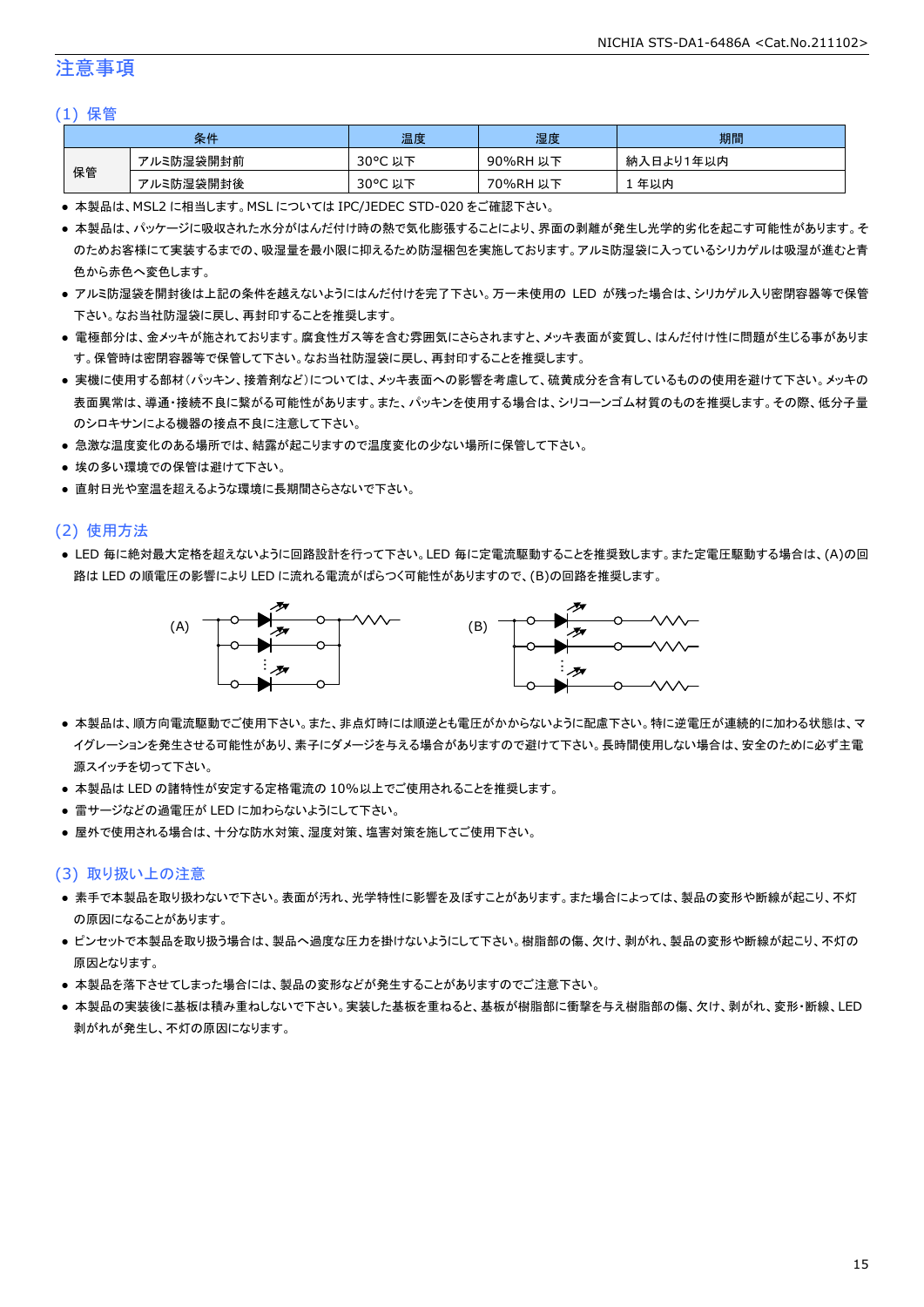#### (4) 設計上の注意

- LED を基板にはんだ付けした後の基板分割工程などで基板が曲がると、パッケージ割れが発生することがありますので基板のたわみやねじりに対して極 力ストレスの加わらないような LED 配置にして下さい。
- 基板分割部では LED の取り付け位置によって機械的ストレスが変化しますので、最もストレスが加わらないような位置に配置して下さい。
- 基板分割時は、手割りを避け、専用治具にて行って下さい。
- LED 周辺で使用する部材(筐体、パッキン、接着剤、2 次レンズ、レンズカバー、グリスなど)から放出された揮発性有機化合物は、LED の発光面を透過す る可能性があります。特に密閉に近い状態では、これらの揮発性有機化合物が熱や光子エネルギーにさらされると変色が起こり LED の光出力が大幅に 低下したり、色ずれが発生する可能性があります。また、空気の循環をよくすることで、光出力の低下や色ズレが改善されることがあります。予め実機点灯 試験による光学評価で異常なきことの確認をお願いします。
- はんだ種類や基板仕様の組み合わせ等によっては、使用時の熱ストレスによりはんだクラックが発生する恐れがあります。基板仕様は、基材や絶縁層の 種類、製品取り付けパターンのデザインなど、多数の組み合わせがあるため、事前検証を想定している最終製品にて行ってください。
- 金属ベース基板を使用する際には事前検証を十分行って下さい。使用時の熱ストレスによりはんだクラックが発生する恐れがあります。金属ベース基板 の絶縁層は、低弾性絶縁層を推奨します。
- 基板の製品取り付けパターン部及び製品直下部には、ソルダーレジストがかからない構造(下図参照、 Non Solder Mask Defined パッド(以下 NSMD))を推奨します。

![](_page_16_Figure_9.jpeg)

#### (5) 静電気に対する取り扱い

● 本製品は静電気やサージ電圧に敏感で、素子の損傷や信頼性低下を起こすことがあります。取り扱いに際しては、以下の例を参考に静電気対策を十分 行って下さい。

 リストストラップ、導電性衣類、導電靴、導電性床材等による電荷の除去 作業区域内の装置、治具等の接地による電荷の除去

導電性材料による作業台、保管棚等の設置

- 使用機器、治具、装置類や作業区域内は適切に接地をして下さい。また、実装される機器等についてもサージ対策の実施を推奨します。
- 治具、装置類にガラスやプラスチックなどの絶縁体を使用される場合は以下の例を参考に対策を十分行って下さい。

 導電性材料による導電化 加湿による帯電防止

除電器(イオナイザ)による電荷の中和

- 本製品を機器に実装後、特性検査をする際には、静電気による損傷の有無も併せて確認して頂くようお願いします。電流を下げて(1mA 以下推奨)順電 圧検査又は発光検査を実施することで、損傷の有無は検出できます。
- 損傷した LED には、順方向の立ち上がり電圧が低下する、低電流で発光しなくなる等の異常が現れます。 不合格判定基準: (VF<2.0V at IF=0.5mA)

#### (6) 熱の発生

- 本製品をご使用の際は、熱の発生を考慮して下さい。通電時の素子の温度上昇は、実装する基板の熱抵抗や本製品の集合状態により変化します。熱の 集中を避け、本製品周囲の環境条件により最大ジャンクション温度(TJ)を超えることがないよう配慮下さい。
- 本製品周囲の温度条件(TA)により使用電流を決め放熱等の処理を施して下さい。